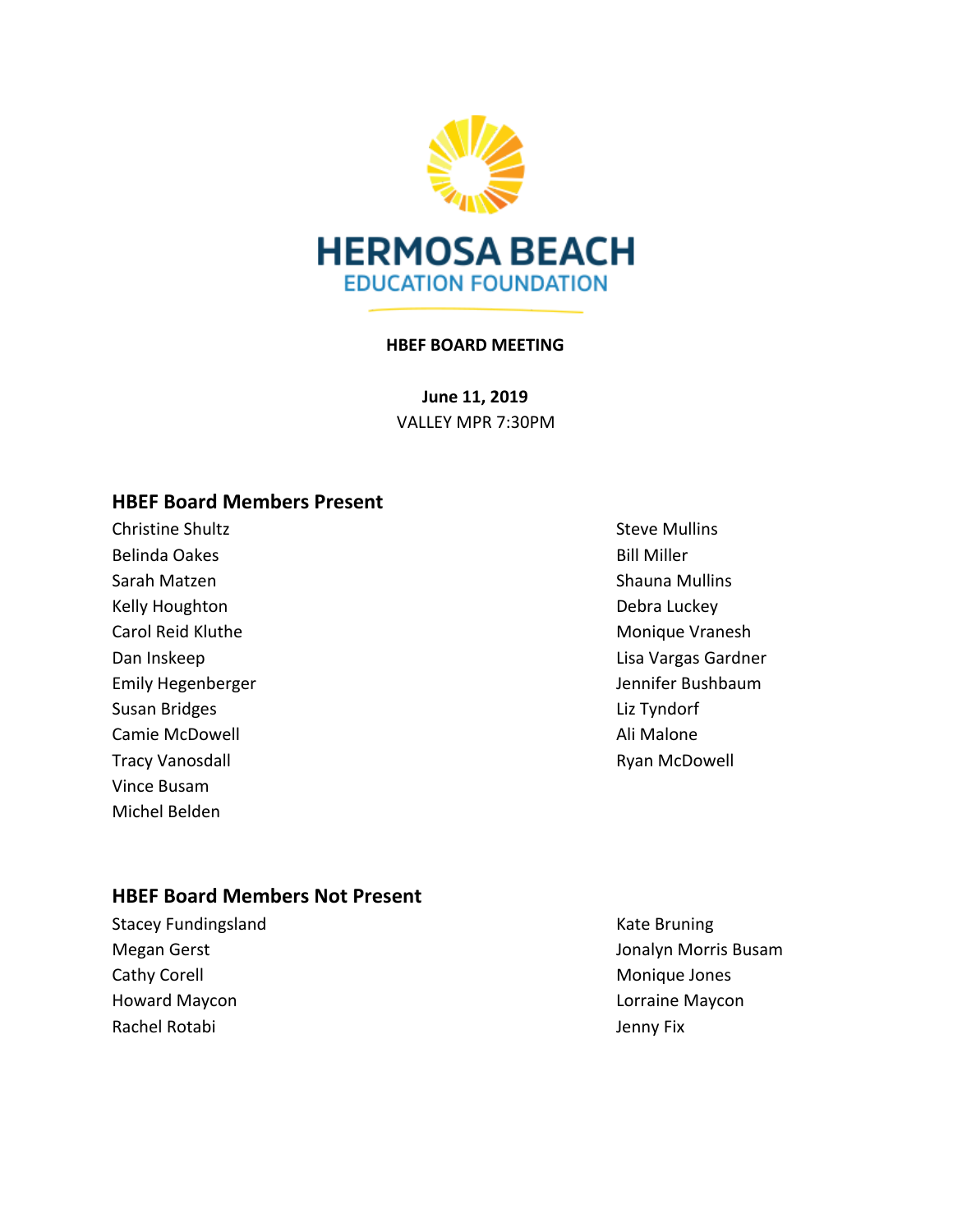#### **AGENDA**

## **Call to Order - 7:35PM**

#### **HVPTO Reports**

- Dolphin Award Winners
	- Molly Sampson
	- Cammie Herbert
	- Greg Roth
	- Jen Forier
	- Amy Ken
	- Julie Nemeth
	- Lisa Searer
- Outgoing Board Members
	- Liz Tyndorf
	- Heather Baboolal
- Approved 2019/2020 Bylaws, Slate and Budget
- September 28 Firehouse Breakfast
- Back to School Picnic Sept 13
- Graduation & dance June 20

#### **HBEF Reports**

- Approval of May 14, 2019 Minutes
	- Motion by Dan Inskeep
	- Second by Debra Luckey
	- Approved via voice vote, no opposing votes

#### **HBEF Executive Board Reports**

President Carol Reid Kluthe

- Executive Board voted to have two new funds for 2019/2020
	- Google certification grant for teachers \$200 gift card per teacher who becomes certified
		- 4 teachers newly certified
	- Bereavement Fund \$5000 set aside, up to \$1000 per student for counseling or tutoring
- Need Hearts of Hermosa Chairs 2 or 3 people
- Sources of Income Presentation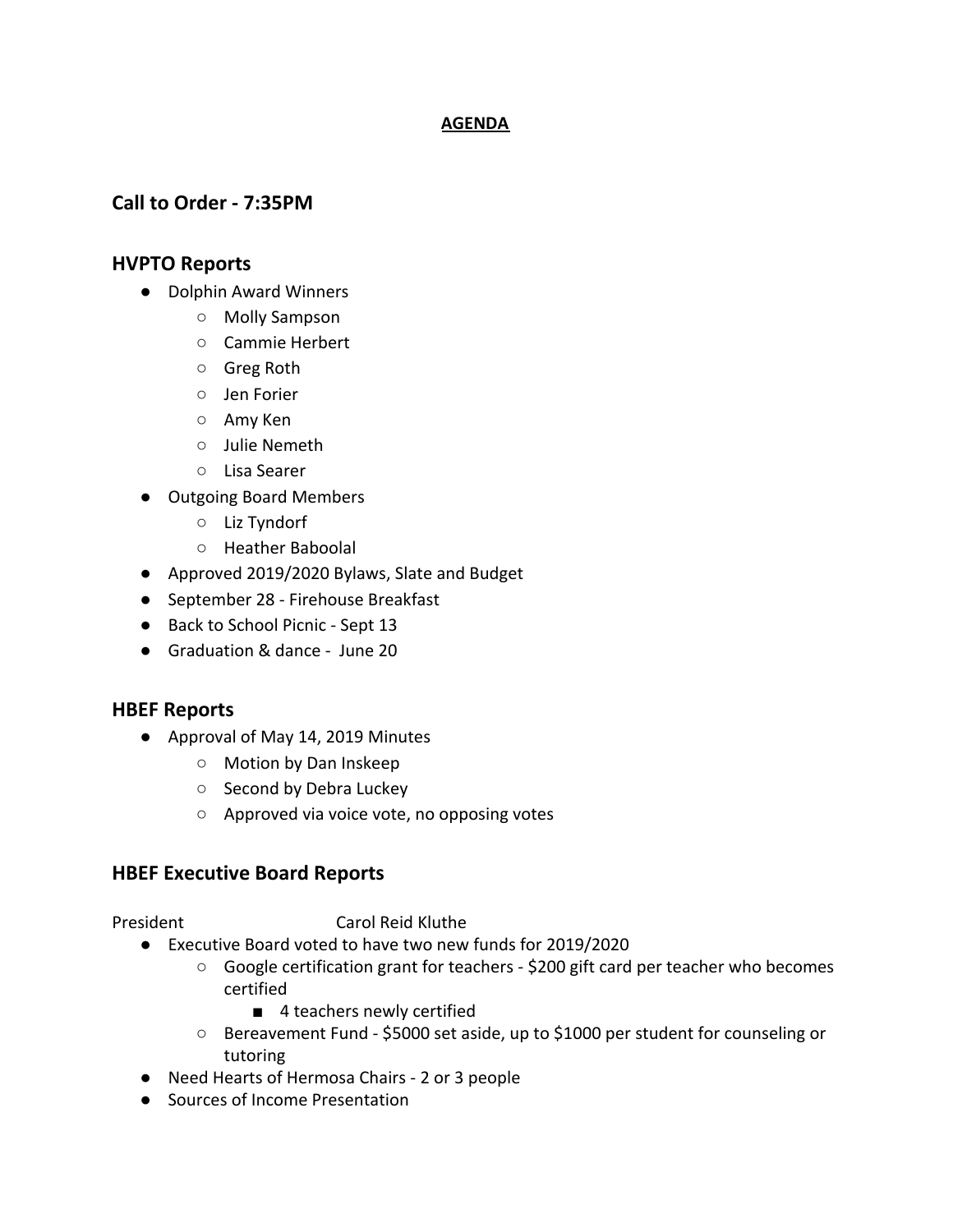|          |                                              | Uses:      |          |                                                      |                                      |          |                                              |          |
|----------|----------------------------------------------|------------|----------|------------------------------------------------------|--------------------------------------|----------|----------------------------------------------|----------|
|          |                                              | Endowment" | Programs | Grant: Social-<br><b>Emotional Support</b><br>Valley | <b>Grant: STEM class</b><br>upgrades | Google   | <b>Certification Fund   Bereavement Fund</b> | Total    |
| <b>U</b> | <b>Annual Giving</b>                         |            | 100%     |                                                      |                                      |          |                                              |          |
|          | Events (Skechers, Gum Tree Photos, MNO, HoH) | 20%        | 80%      |                                                      |                                      | \$10,000 | \$5,000                                      |          |
|          | Sponsorship                                  | 20%        | 80%      |                                                      |                                      |          |                                              |          |
|          | Grant 1                                      |            |          |                                                      |                                      |          |                                              | \$50,000 |
|          | Grant 2                                      |            |          |                                                      | \$15,000                             |          |                                              | \$15,000 |
|          | <b>Endowment</b>                             |            |          |                                                      |                                      |          |                                              |          |
|          | Total                                        | \$0        | \$3      | \$0                                                  | \$15,000                             | \$10,000 | \$5,000                                      |          |

- Endowment will make its first contribution in June
	- It will be a directed grant to the district
- 2 Additional Directed Grants
	- Windsong Trust \$50K to support social & emotional wellness
	- Strada \$15K to support STEM class upgrades

2019-20 Program funding allocaton:

● Proposed 2019/2020 Program funding (presented by Kim Taylor)

|                                                       | <b>Total Cost</b> | <b>HBEF Funding</b> |               |
|-------------------------------------------------------|-------------------|---------------------|---------------|
| Librarians                                            | \$118,317         | \$118,317           |               |
| PE Teacher (1st-5th)                                  | \$125,497         | \$125,497           |               |
| <b>IDEA/SPARKS lab teachers</b>                       | \$209,999         | \$209,999           |               |
| Technology (computers in Sparks & IDEA Lab)           | \$12,500          | \$12,500            | *STRATA Grant |
| <b>Music Teacher</b>                                  | \$95,007          | \$95,007            |               |
| <b>Spanish Teacher</b>                                | \$125,497         | \$125,497           |               |
| <b>Other Middle School electives</b>                  | \$238,566         | \$238,566           |               |
| Proposed Assistant Principal (Social-Emotional Focus) | \$144,945         | \$33,705            |               |
| *Total General Funds                                  | \$1,070,328       | \$959,088           |               |

\$925,383

HBEF Board approved on 6/11/2019 to authorize the transfer of these funds to the district as highlighted above to fully fund the programs presented

\$959,088.00

General Funds: net after contribution into HBEF endowment from event & sponsorship funds raised 2018-19 (as of 6/10/19)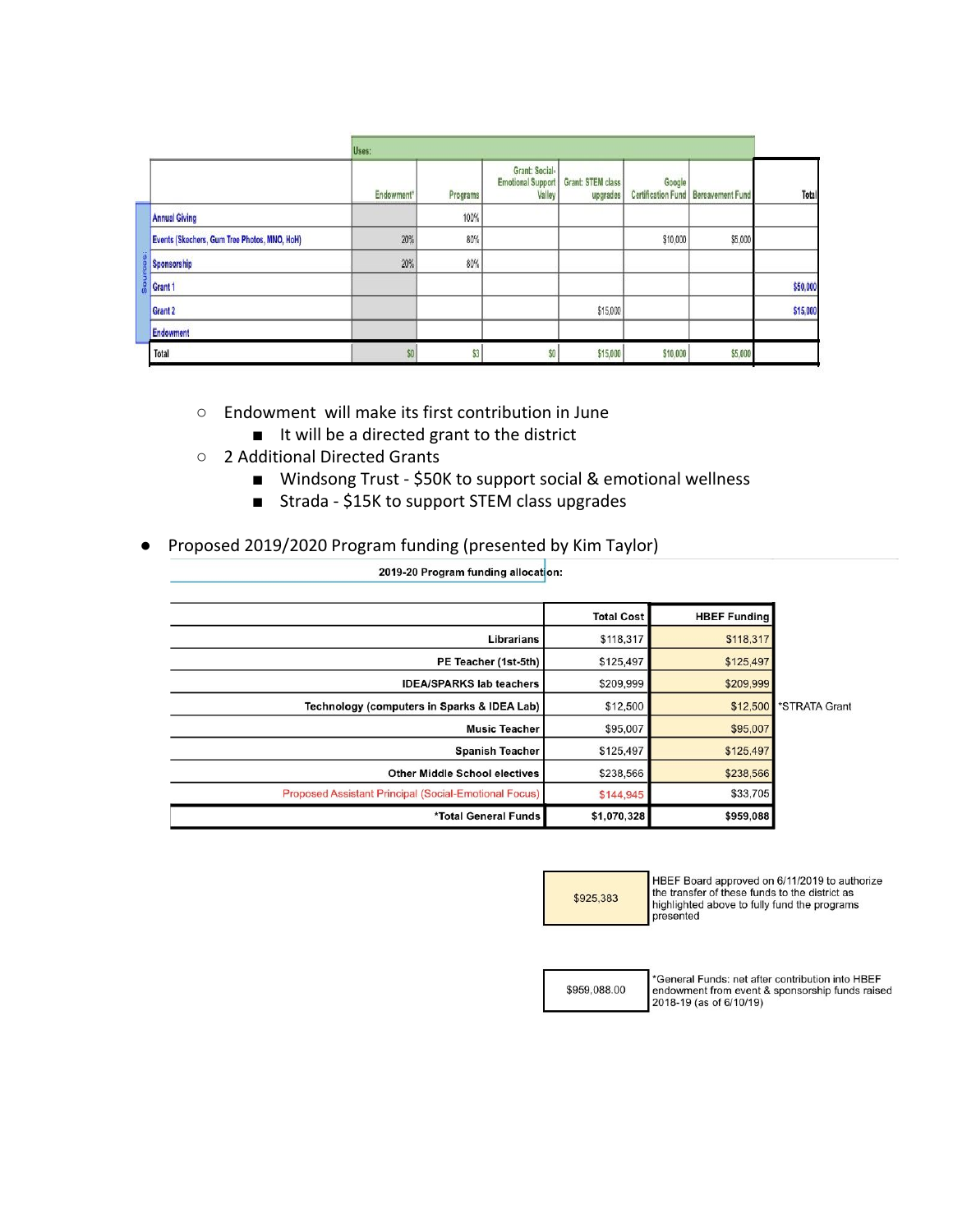Operations Kelly Houghton

● Working over the summer to update files to assist with onboarding new board members

Secretary Tracy Vanosdall

- Following up on outstanding Intent to Return and Confidentiality Agreements
- Aug 20 First Executive Board Meeting of 2019/2020
- Sept 17 First Joint HBEF/HVPTO meeting of 2019/2020
- Meeting invites will be sent early summer

Annual Giving Camie McDowell & Kate Bruning

- \$45K raised during Spring Campaign
	- Kinetca Ice cream truck prize awarded to 9 classes
- Sprint to the Finish Campaign for June 2019
	- Paul Babalool Northwestern Mutual matching \$10K

Sponsorships Sarah Matzen & Megan Gerst

- Committed sponsors over \$170K
	- Working to collect remaining funds by June 30

Treasurer Dan Inskeep

- Total Income \$1.218M
- Total expense \$97K
- Net ordinary income \$1.122M
- Expense ratio at 8%

CIO/Endowment Bill Miller

- Markets down slightly in May due to trade wars, tariffs
- Current balance \$2.437M
- Contribution into the general fund from the endowment in June

Marketing Communications Jonalyn Morris Busam

● Not in attendance

Events **Debra Luckey** 

● Working on date for Fall fundraiser at Marthas

## **HBEF General Board Reports**

Real Estate Initiative Rachel Rotabi

● Not in attendance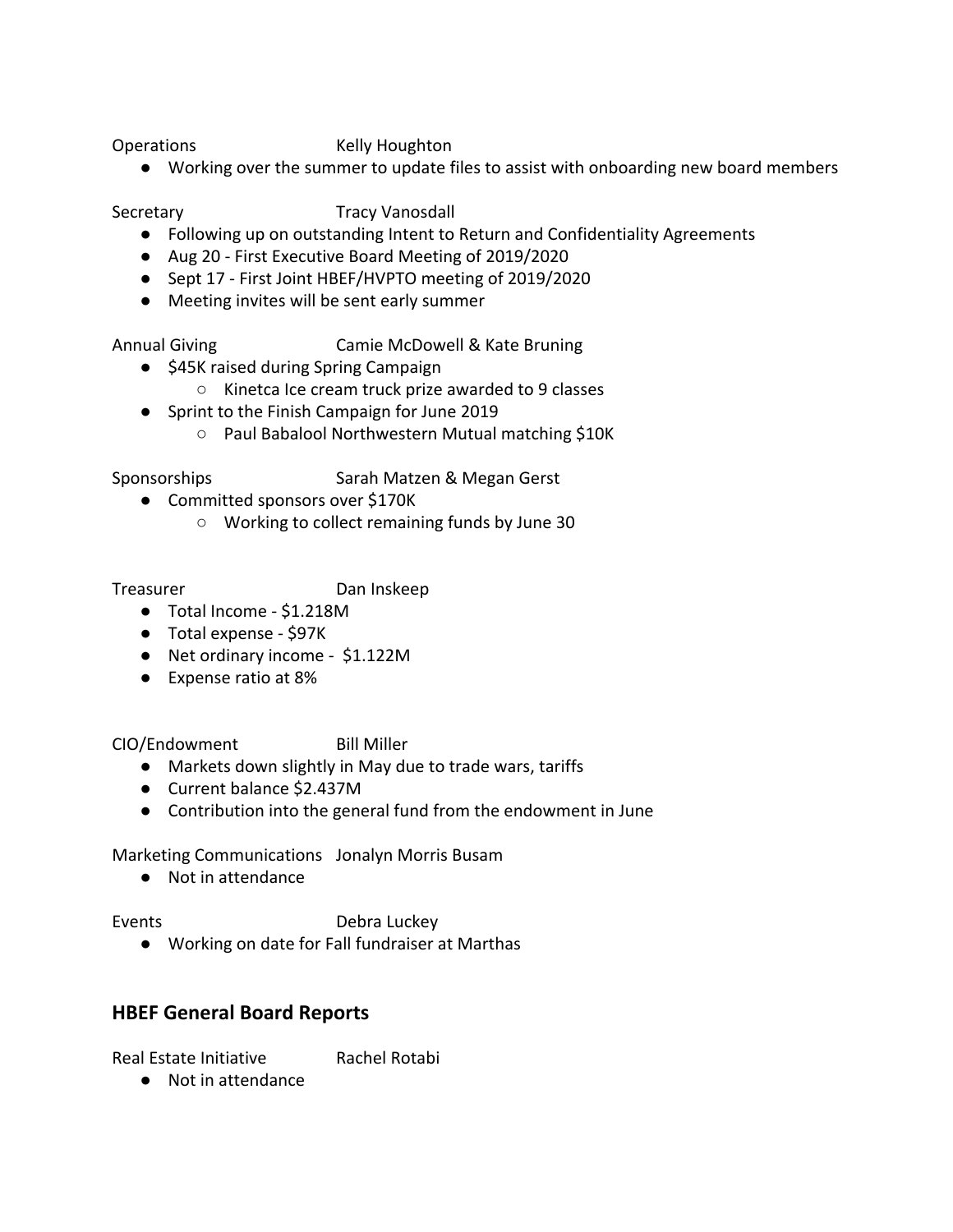Matching Tracy Vanosdall

- Income to date \$70K highest ever!
- Thank you letters sent to families who facilitated matching donations ○ A few more to come in summer
- Reminder to apply for matching for donations from the spring campaign

## **HBEF Board Action**

- 1. Vote to authorize the Treasurer to transfer funds in the amount of \$925,383 to the District for program use as presented by Kim Taylor.
	- a. Motion to approve the authorization of transfer of funds by Debra Luckey
	- b. Seconded by Ali Malone
	- c. Approved via voice vote, no opposing votes
- 2. Vote to re-elect 2019/2020 Board Members as per slate (see Appendix A)
	- a. Motion to approve vote by Camie McDowell
	- b. Seconded by Belinda Oakes
	- c. Approved via voice vote, no opposing votes
- 3. Vote to elect 2019/2020 new directors as per slate (see Appendix A)
	- a. Motion to approve vote by Ali Malone
	- b. Seconded by Camie McDowell
	- c. Approved via voice vote, no opposing votes
- 4. Vote to elect 2019/2020 Executive Board Members as per slate (See Appendix A)
	- a. Motion to approve vote by Liz Tyndorf
	- b. Seconded by Debra Luckey
	- c. Approved via voice vote, no opposing votes

## **HBEF Completed Activities**

Middle School & K-5 Annual Giving Campaign - April & May 2019

### **HBEF Upcoming Events**

Sprint to the Finish - June 2019 8th Grade Endowment Legacy Gift Campaign - June 2019 Fall Meeting - Tuesday September 17, 2019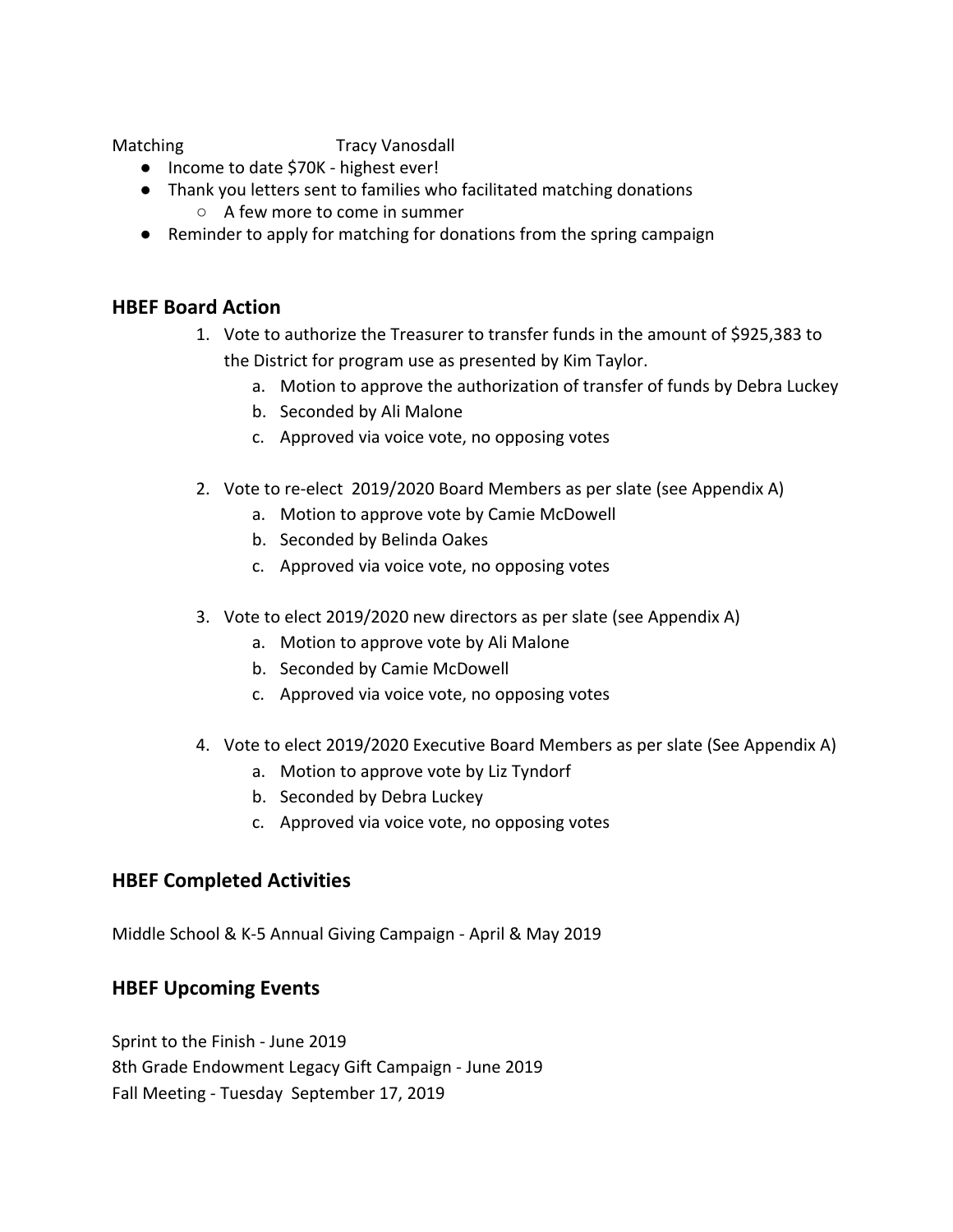# **Other Reports**

School Board Representative – Jennifer Cole

- School Board 3 meetings in June
- Measure S Traffic Study
- New lighting at schools will be done over summer
- Open Board Position term until November 2020
- Thank you Pins for all Board Members

Superintendent – Pat Escalante

● Not in attendance

View and Valley Principals – Sylvia Gluck, Kim Taylor and Amy Rockwell

- Hermosa View School named to Honor Roll by the Education Results Partnership
- 8th graders 147 total graduating
	- 106 will attend Mira Costa 72%
	- 31 will attend Redondo Union High School 21%
	- 10 will attend other schools (private, religious, etc) 6%
- Student testing scores will be available in PowerSchool, no papers mailed home this year
- Middle School Registration Aug 27

View and Valley Teacher Representatives – Gia Busse, David Hart

● Thank you for a great year

Beach Cities Health District - Ali Steward

● Thank you for participating in the study session with the city, district and Beach Cities Health District

## **Roundtable/Questions/Guests**

**Adjournment - 8:48PM**